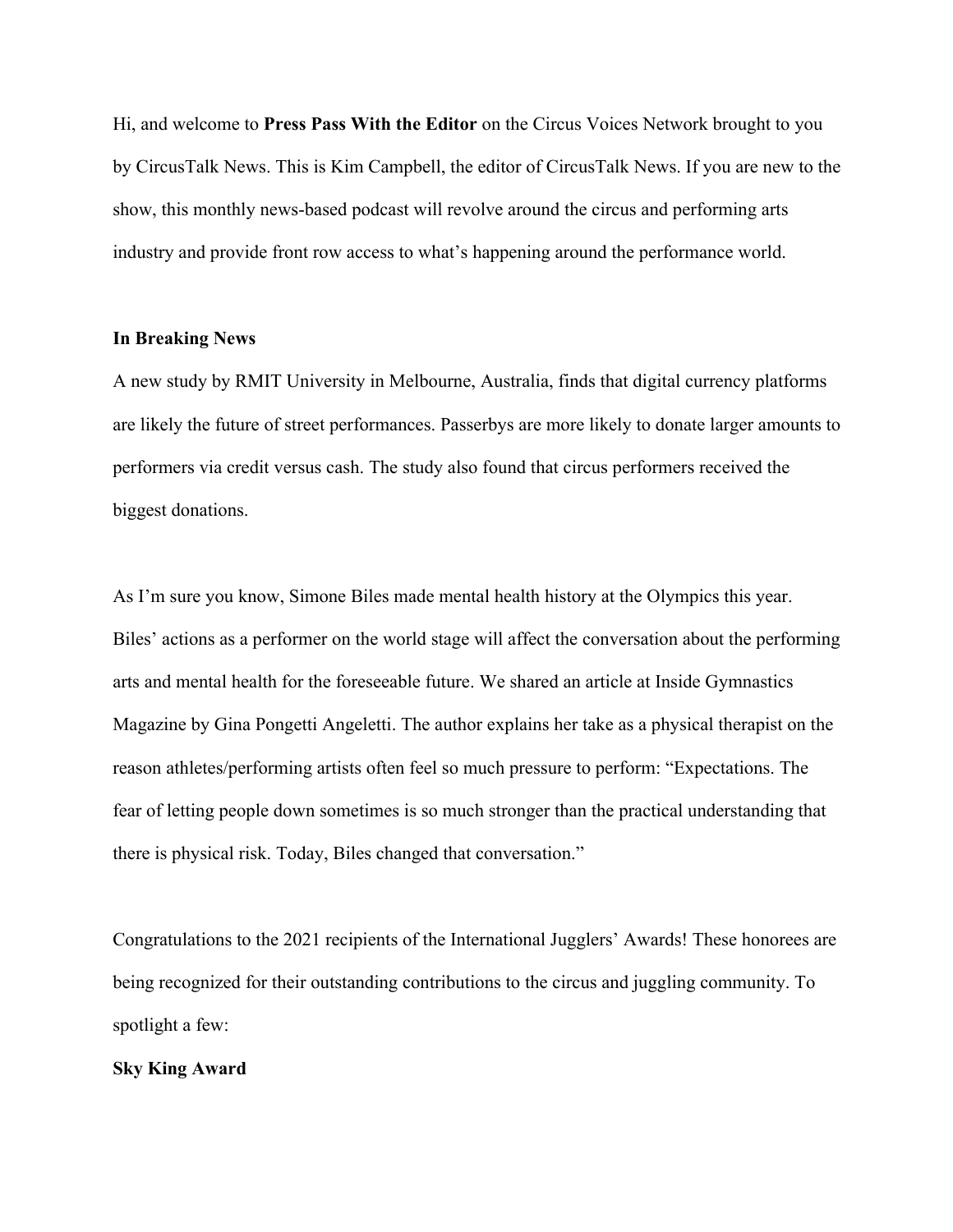"In recognition of a BIPOC member of the juggling community who has shown outstanding dedication to furthering diversity and equity in the juggling community."

2021 Recipient: Sky King

## **Flamingo Club Award**

"Highlighting a female-identifying or non-binary person who has shown outstanding support, inspirational skill, or exceptional promotion of juggling."

2021 Recipient: Lucy Eden

# **Excellence in Education Award**

"In recognition of outstanding efforts to teach juggling to non-jugglers and expand the knowledge of those who already juggle."

2021 Recipient: Thom Wall

## **IJA Extraordinary Service Award**

"In recognition of a consistent commitment to provide outstanding support and promotion for the field of juggling."

2021 Recipient: Taylor Glenn

## **In CircusTalk News**

We published episode one of Cafe & Circo, a new series brought to you by Hablemos de Circo. In this new series, Hablemos de Circo investigates the circus development in different contexts.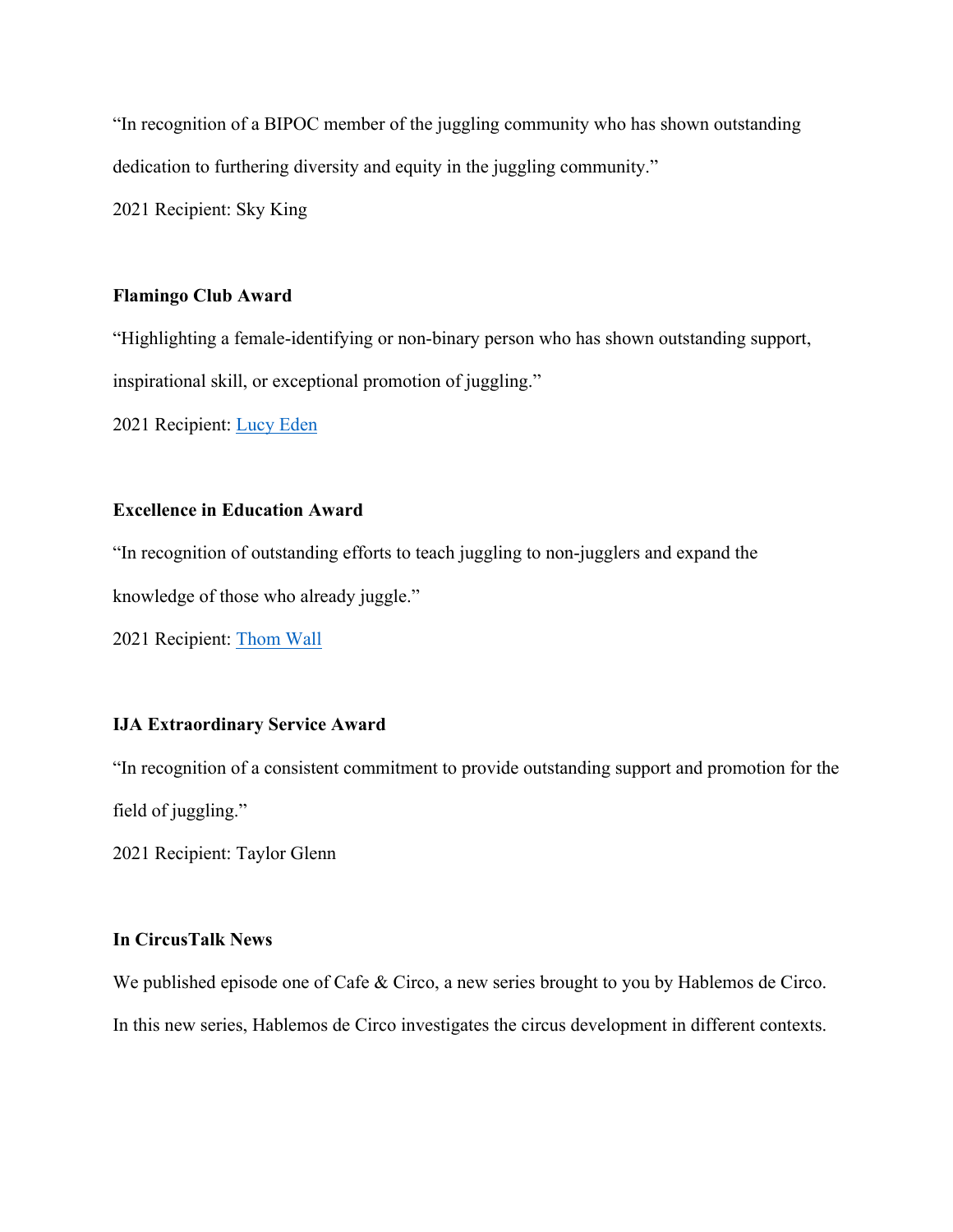Cafe & Circo is their first podcast in English! Our CEO Stacy Clark was a guest on this episode, and circus in Latin America, casting, online platforms, and more.

This month in CircusTalk News we covered the Tokyo Olympics. Circus and sports have a lot of overlap, with some sports originating from the circus arts and others influencing contemporary circus. Just as importantly, the heart, spectacle, and spirit of showmanship present in the Olympics can be found in the circus world as well. It was interesting for associate editor Lydia Nord and I, who co-wrote the article together, to make those connections and to find the precedents for the crossover between athleticism and art that have occurred in the Olypmics. Read the article The Olympics & Circus–How They Overlap to find out more!

In the latest episode of Think Like An Acrobat with Shenea Stiletto, she and world record breaking hoop artist and roller skater Marawa The Amazing break down how to use social media to set goals, stay relevant, and move your career forward. If you are looking for some tips on how to represent yourself on social media without getting overwhelmed with influencer pressures, this is the discussion to check out. One of Shenea's top 5 takeaways from the interview is to use the same filters in content in order to keep things consistent.

#### **Now for Events**

Running from September 2-15, CIMAC will be hosting an online circus festival in Spanish. They will have activities for circus professionals, younger artists, and families.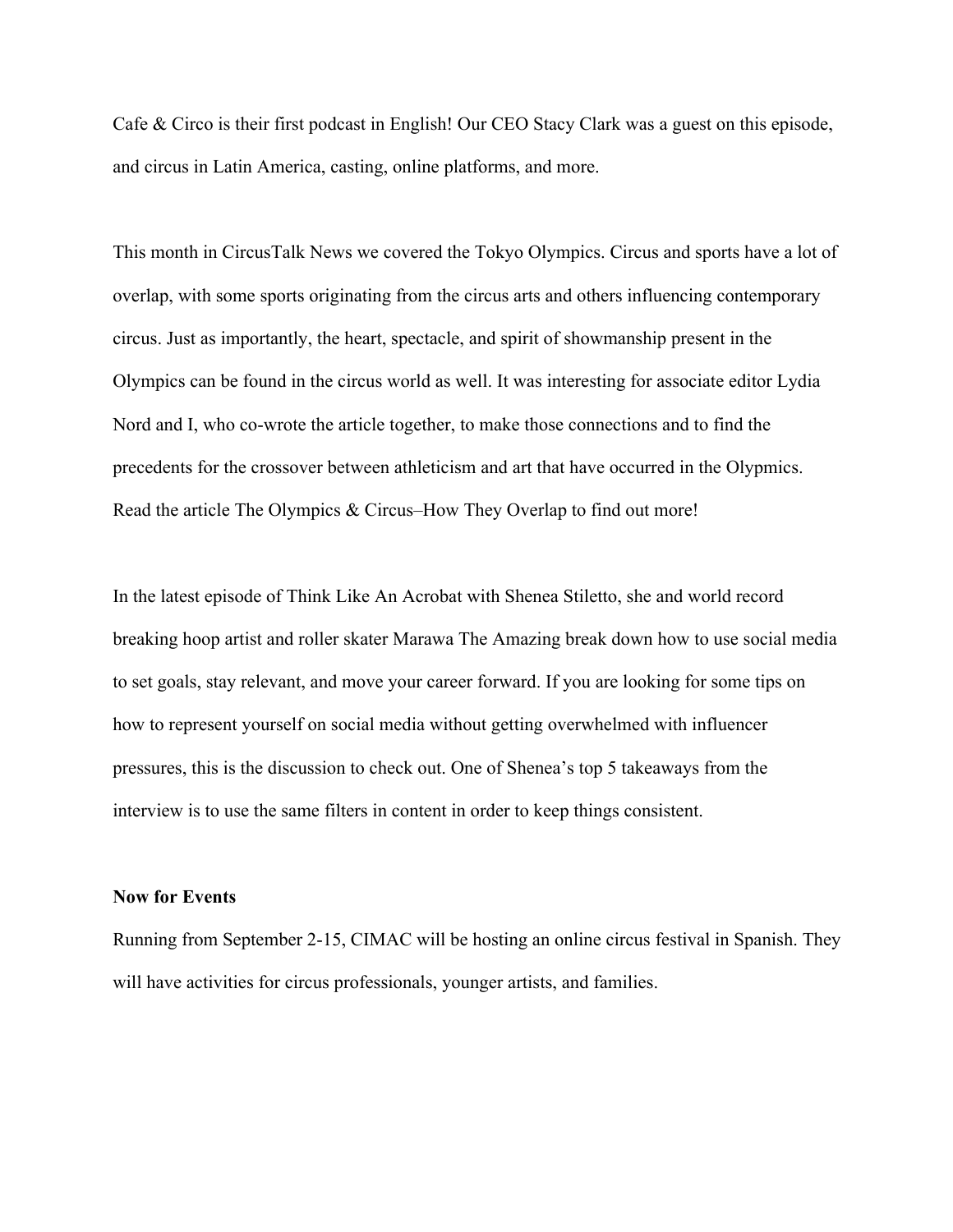NECCA still has in person Weekend Immersions for September. The remaining workshops will focus on German wheel and Lyra.

## **Mentions 1**

#### **Now for Shows**

I've been talking about hybrid circus festivals for a few months now as the circus world adapts to COVID safety and waves of the virus. The Festival called Phsyical Fest in Chicago has done a fine example of this in early July--taking advantage of the as of then still fairly low transmission rates to have a one day outside festival. Here is a portion of my review:

Physical Fest organizers (and power couple) Marc Frost and Alice Da Cunha have done many things right since the beginning of their festival 8 years ago, from grassroots organization to sustainable growth, and local partnerships, to the ever-popular Scratch night for local performers. Another thing they have done right is to assure that Physical Fest maintains a diverse, multicultural presence in the performance world by their careful cultivation of shows and narratives that feature a variety of generations, voices, cultural heritages, genders, nationalities and ethnicities….

Physical Fest also hosted a digital component to the happenings to align with their tradition of offering workshops and talkbacks. On July 30 they discussed the audio play *Pangea* by Limbik, and on August 31 the panel discussion will be on the State of the Performing Arts.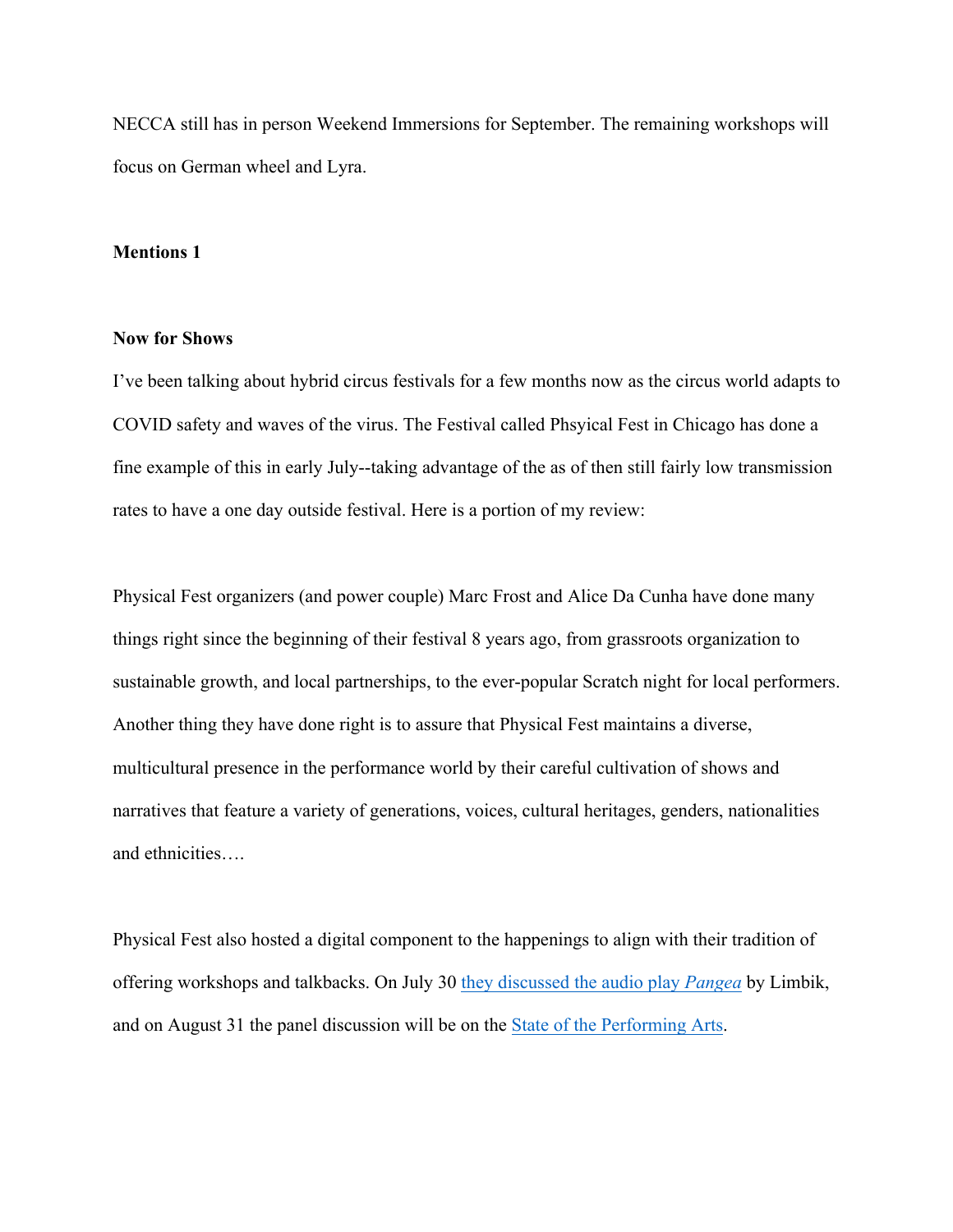The festival was small but multi-disciplinary, featuring dance, and roving physical theater/clown characters. The Era Footwork Crew performed *She Pick the Speed*—a feminist dance performance by a team of five talented dancers who not only impressed with their foot work, but also made their work engaging and accessible by leading a fun, pre-show workshop for the whole audience on this unique Chicago dance style.

Rounding out the full day of fun and interactivity, 3AM's team took to the stage with their new circus show called *Mindful Manipulations* playing to a packed lawn. This show, made by Philadelphia based circus creators Kyle Driggs, Andrea Murillo, Luna Deasy, and Kira DiPietroantonio, was a small departure from their previous Physical Fest feature in 2019 titled *Eventide*. Their sleek performance style remained, showcasing high skill levels in juggling, dance, aerial, and contortion, but layered on, to the delight of the onlookers, was a big heap of comedic timing and playful antics juxtaposed with their elegant acts.

In *Mindful Manipulations*, 3AM maintained a contemporary art veneer while digging deep into the heart of classic circus—and that is a juggling trick many circus companies before them have tried and bombed at. Yet they pull it off, floating from sophisticated juggling and graceful hair hanging one minute, to lip syncing romance and contortion challenges the next. They did so while using the traditional circus props as well as more innovative ones, like record players and treadmills. And with these everyday objects and some spontaneous leaping off the stage to interact with the audience, we were looped into the action by the smashing of the  $4<sup>th</sup>$  wall.  $3AM's$ mix of mastery, poise and comedy was an irresistible one for an hour-long family show on a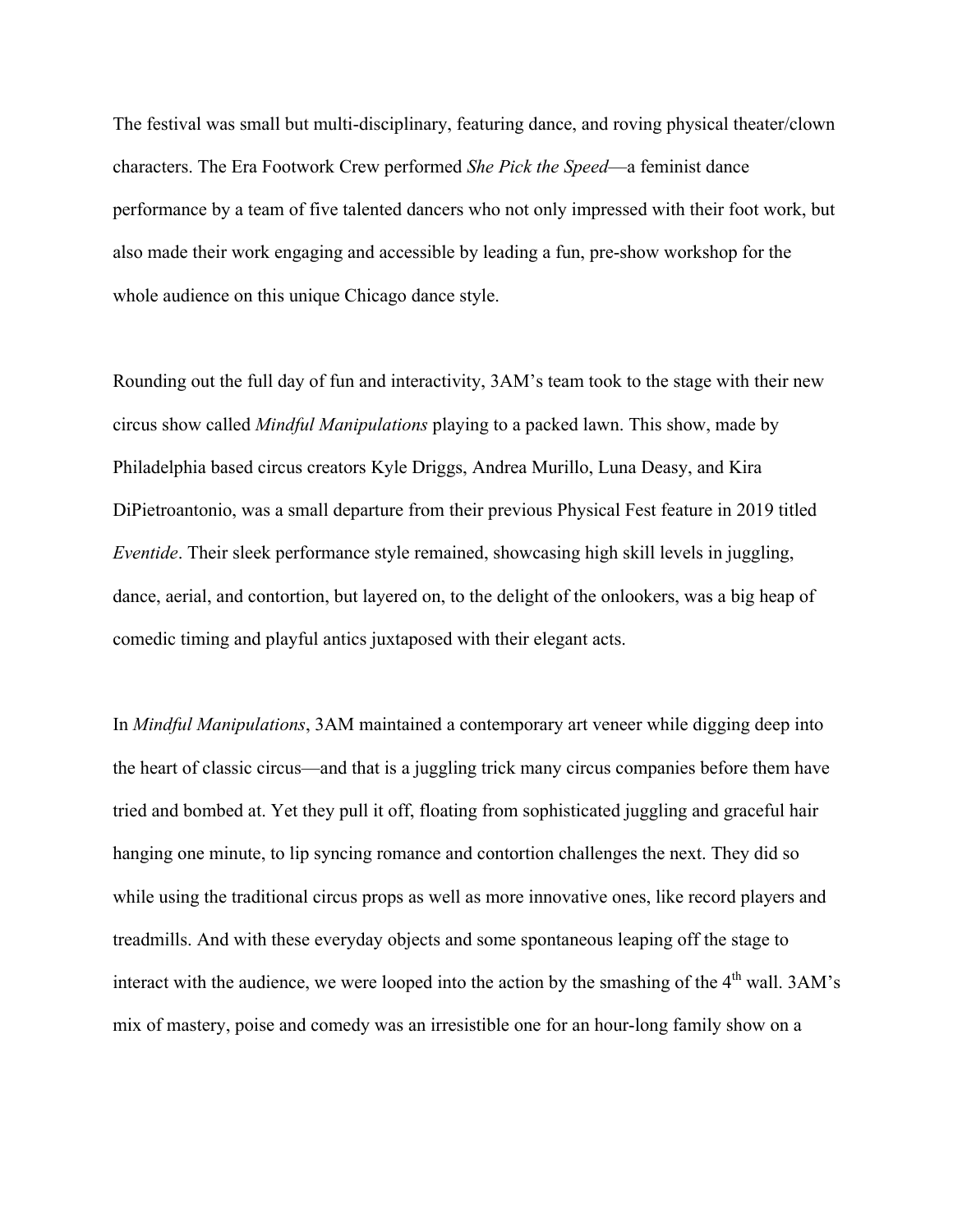sunny day in Chicago. I'm looking forward to seeing future works from this versatile young company.

## **Industry insights**

The delta variant has hit the world hard, and in the United States especially during the months of July and August the effects on closures/openings of performances seem to be lagging. Most smaller scale performances were set for outdoors and thus unaffected, and the larger scale shows have protocols that organizers currently consider to be sound for vaccinated and masked populations. Still, it remains to be seen as more science filters in about breakthrough infections as to whether the public will continue to celebrate the return of performance or if it will choose a cautious approach. But surely in the USA at least, the behavior of public perception will drive the results more than public policy which is usually the case elsewhere. Speaking of public policy, covid and circus, a good example of this is ntociable in two recent CircusTalk articles- one written by me titled Is Big *'Cirque du Soleil' Style Circus an Economic Indicator of Recovery for the Performing Arts?*and the second titled **The Sparkles During the Pandemic in Taiwan: From Policy to Private Sector** about circus in Taiwan written by Tai jung Yu about how the government has responded to COVID with arts initiatives.

**Now for Jobs**

**Mention 2 --Did you know CircusTalk is** *the* **source for international circus and street arts jobs? It's free to list your circus performing and admin jobs, open calls, auditions and**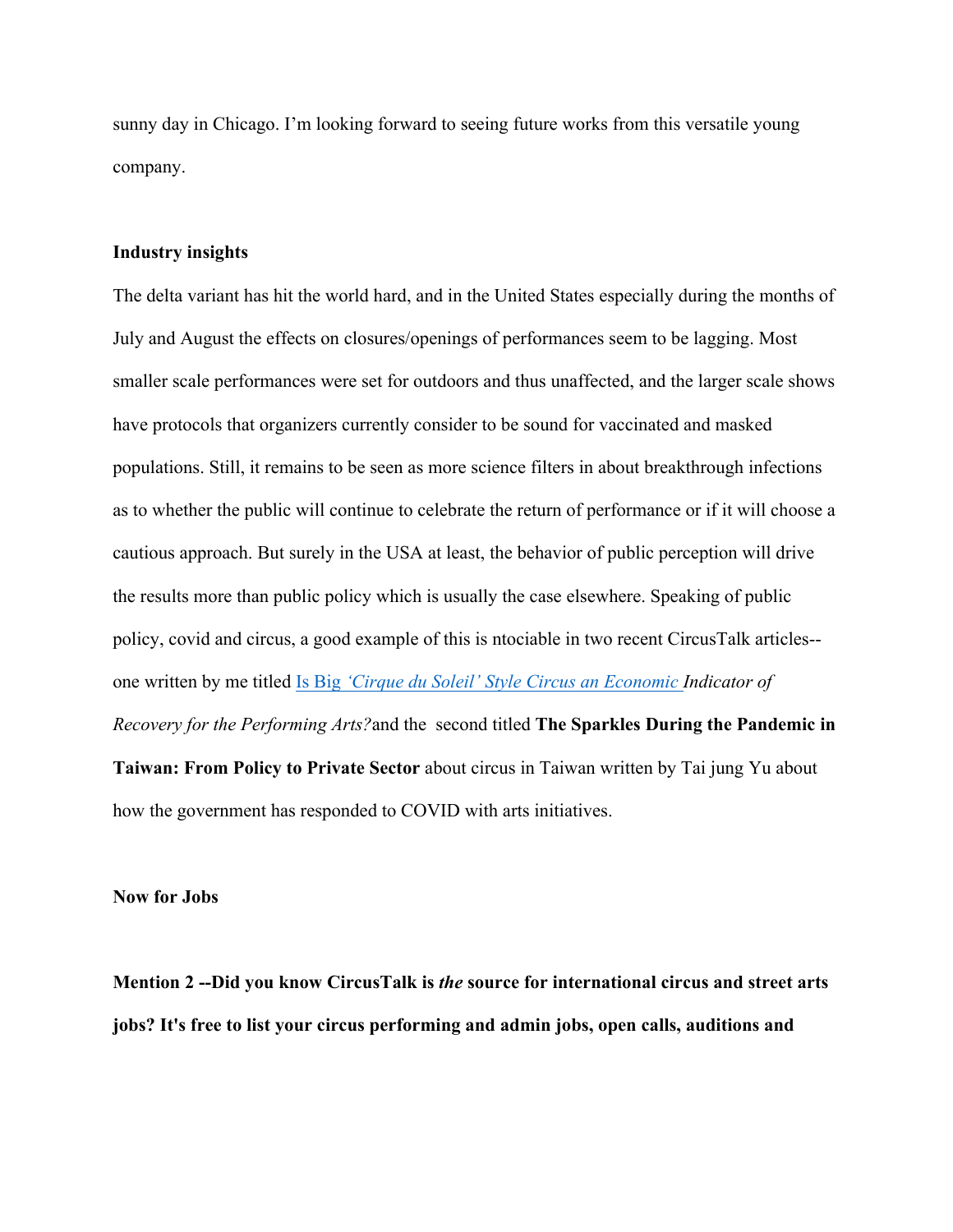**residencies on CircusTalk, so create your account today and start listing all the new performing arts openings and you will reach the right pool of talent.**

**Green Fools Theatre Society in Calgary, Canada is looking for artists with solo circus shows including but not limited to juggling, magic, and clown. They are open to kids shows, family friendly shows, and adult shows.**

**Circus Guide agency is looking for** Multi-Skilled Solo Male Equilibrists with Aerial Acts and Urban Style Dancers.

**The Works Entertainment is seeking stand out acts for a 'secret' Las Vegas Project.**

## **Now for our Education segment--with associate editor Lydia Nord**

Hi everyone, welcome back to Press Pass' Education Spotlight! Since we're wrapping up graduation season, let's jump in by doing a mini Meet the Graduate. Today we have Antonia Sassine, a NICA graduate, joining us from Melbourne, Australia. After a successful diving career, Antonia began her circus training at the age of 11. She trained as a multidisciplinary aerialist and contortionist with Skadada Youth Runway Circus and was later invited to be a performer with Perth circus company! She has a bachelor degree in Performance Making and is known for her contortion straps routine. Let's hear from Antonia herself!

That sounds so great, I know for a lot of artists creation during COVID has been a big struggle so I'm always happy to hear about people's new acts. Let's hear about Antonia's post-grad plans.